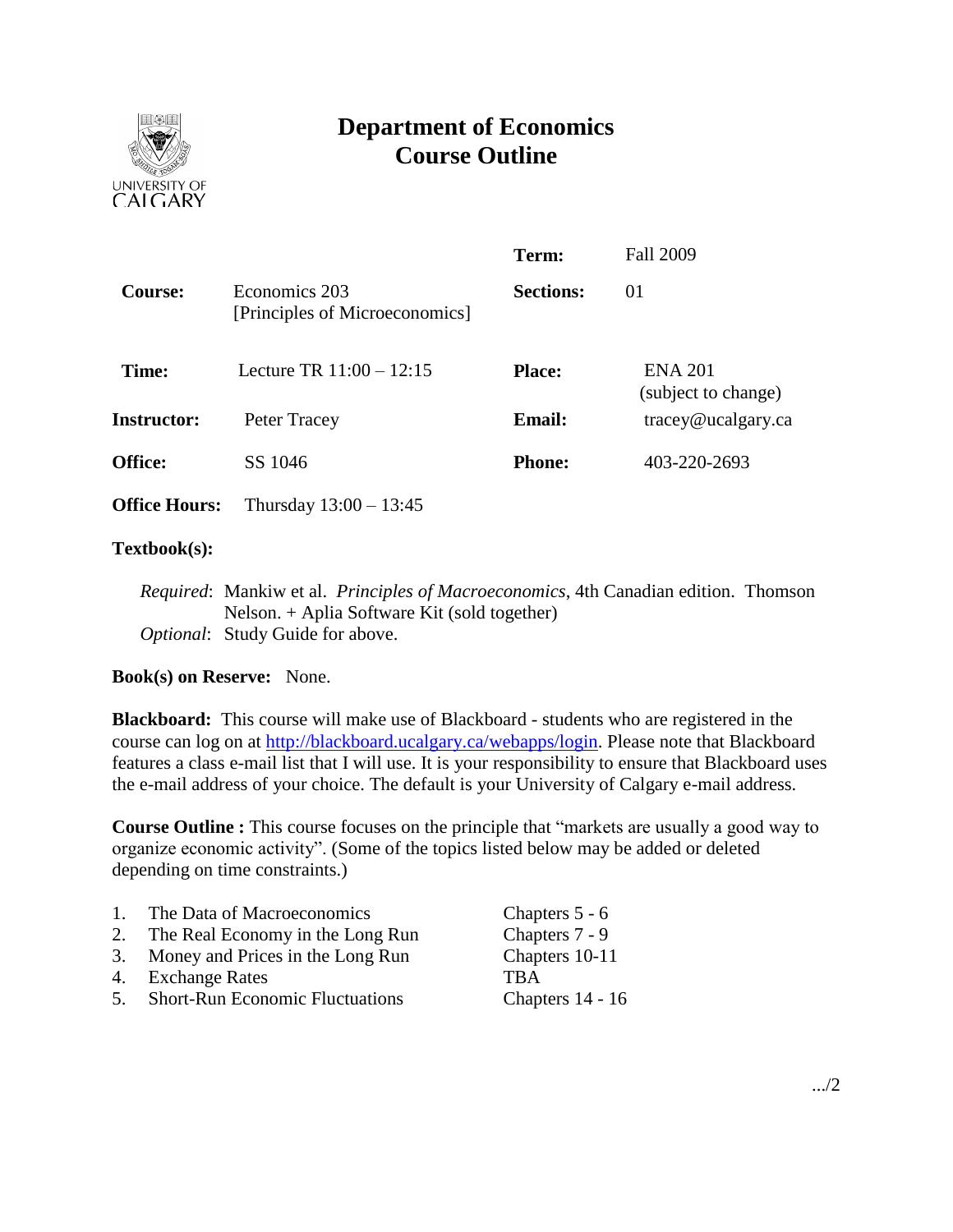### **Grade Determination and Final Examination Details:**

| 5 assignments (using Aplia), of which the 4 best will count | <b>20 %</b> |
|-------------------------------------------------------------|-------------|
| Midterm Examination: Tuesday, October 6, 2009               | 30%         |
| Final Examination                                           | 50\%        |

#### Assignments:

- 1. In order to complete assignments in this course, you will be required to access the Aplia website at [http://econ.aplia.com.](http://econ.aplia.com/) Please register on the website within the first week of classes.
- 2. Due dates for the assignments will be announced on the Aplia site during the first week of the semester.
- 3. Course material dealing with a particular assignment will typically be covered in class at least four days before the assignment is due; thus, assignments can be completed at any time up to and including the due date. Only the four best assignments will count towards your final mark. Given these factors, only situations where someone can document illness or domestic affliction for an extended period (i.e., the entire 4 days prior to the due date) would possibly warrant shifting the assignment weight to the final exam. Furthermore, technical problems can be expected to occur sometimes with computer systems and internet availability, so it may be a good idea to not wait until the last minute to submit your assignment. Technical problems will typically not justify shifting the assignment weight to the final exam.
- 4. Using Aplia, you will be able to complete practice problem sets prior to each assignment. In the practice problem sets, you will obtain immediate feedback as to whether you have answered a question correctly. In many cases you will be provided with an explanation if you have not answered correctly. Your results in the practice problem sets are not counted or reported to the instructor. It is strongly recommended that you do the practice problems related to a particular assignment prior to completing the assignments.
- 5. Emails regarding Aplia should be directed towards the providers of Aplia, or to the teaching assistants (TAs), who will be assigned to this course.

#### Examinations*:*

- 1. Examinations will consist of multiple choice questions.
- 2. The midterm examination will be held during the lecture time. **The exam must be completed during the specified time. Extra time will not be given for any reason.**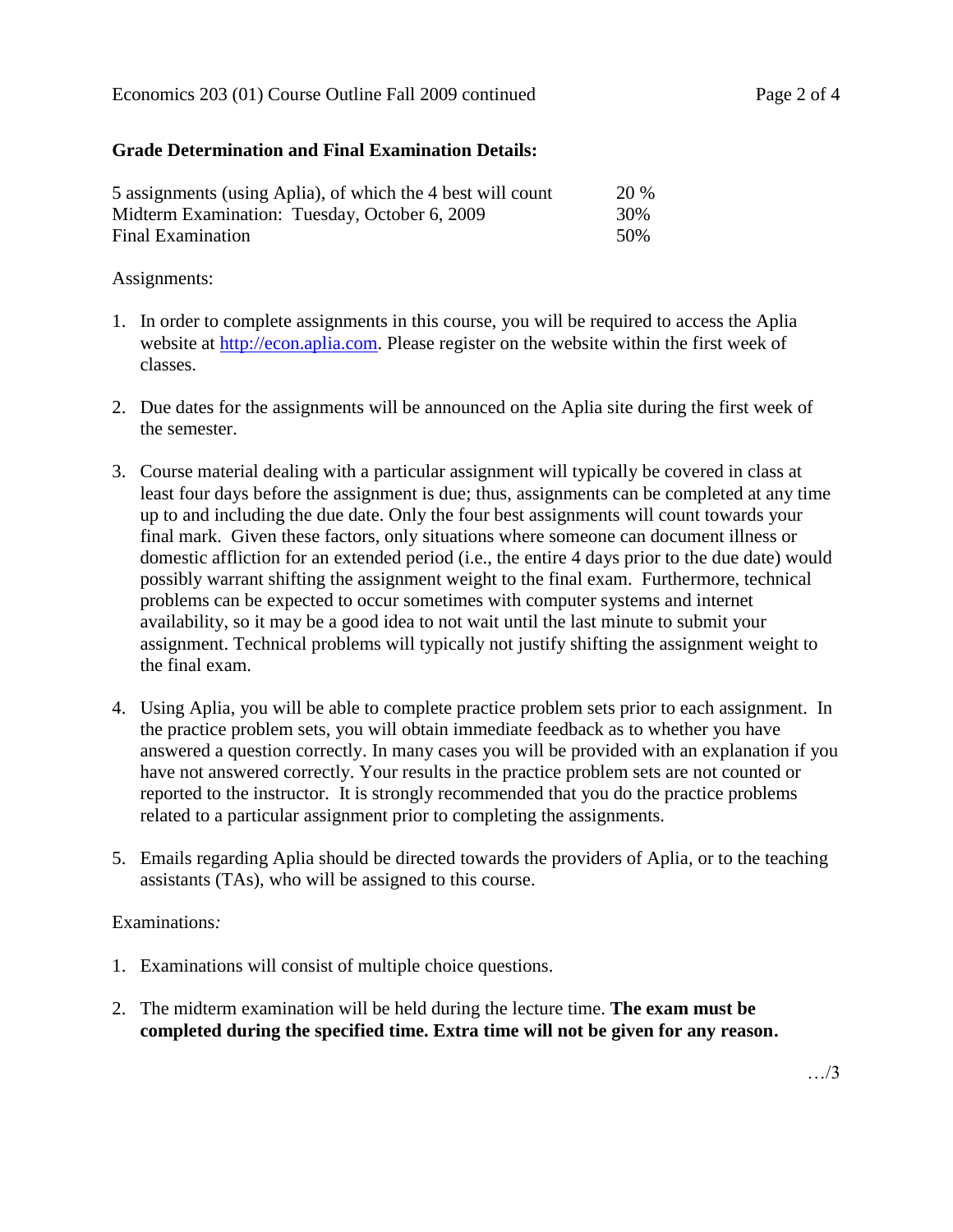- 3. The final examination will last for two hours and will be scheduled by the Registrar. **The exam must be completed during the specified time. Extra time will not be given for any reason.**
- 4. The use of a non-programmable calculator during tests and examinations is permitted. **The use of graphing calculators, cell phones, and computers is not permitted.**

Assignments, the midterm exam, and the final exam are marked on a numerical (percentage) basis and then converted to letter grades. The course grade is then calculated using the weights indicated above. As a guide to determining standing, these letter grade equivalences will generally apply:

| $A+ 97-100 B$         | $79 - 83$ C- | 62 - 66   |
|-----------------------|--------------|-----------|
| A $92-96$ B-          | $76 - 78$ D+ | $57 - 61$ |
| A- $89-91$ C+ 73-75 D |              | $50 - 56$ |
| $B+ 84-88$ C 67-72 F  |              | $0 - 49$  |

## **Notes:**

- 1. Students should be aware that no "make-up" midterms will be given. Any student who finds it necessary to miss the midterm must notify the instructor in advance and produce a valid medical certificate or other required documentation in order to have the weighting adjusted. This adjustment will result in the final exam counting for 80% of the final grade and the Aplia assignments counting for 20% of the final grade. Note that deferred final examinations may contain short/long answer questions. Also, deferred final examinations do not have to cover the same material or have the same format as the regular final examination.
- 2. Examinations will not be given prior to the scheduled date.
- 3. Students should be aware of the academic regulations outlined in The University of Calgary Calendar.
- 4. Students seeking reappraisal of a piece of graded term work should discuss their work with the instructor *within* 15 days of the work being returned to class. However, the earliest that grades will be discussed will be two days after the return of an assignment or examination.
- 5. Students will be responsible for all material listed on the course outline, regardless of whether or not the material has been covered in class, unless the instructor notifies the class that the material will not be covered.
- 6. Please note that the following types of emails will receive no response: emails not addressed to anyone in particular; emails where the recipient's name is not spelled correctly; anonymous emails; emails which do not specify the course and section in which you are registered; and, emails involving questions that are specifically addressed on the course outline.